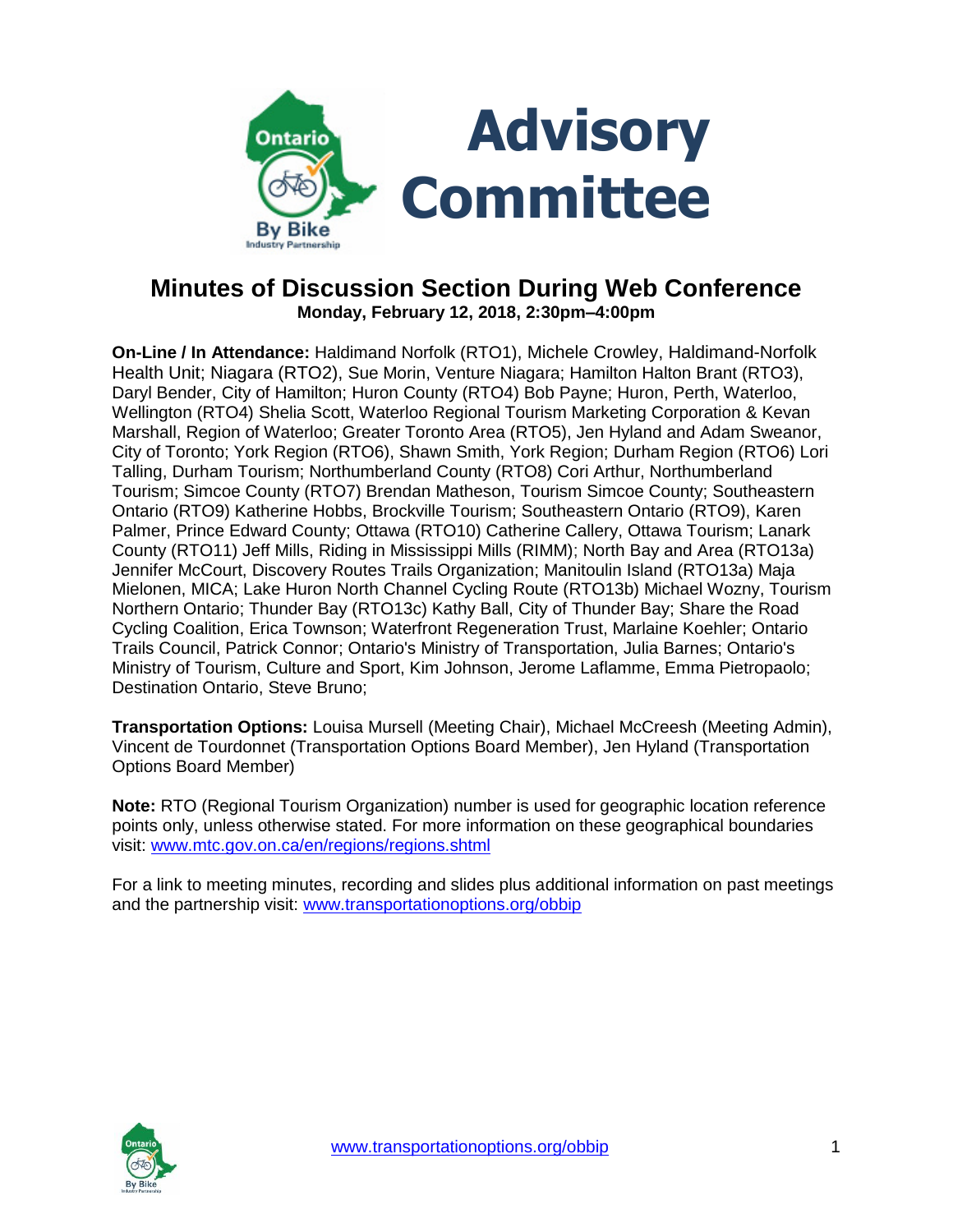# **REGIONAL UPDATES**

## **Haldimand Norfolk (RTO1) – Michele Crowley, Haldimand-Norfolk Health Unit**

- October 2016, Norfolk County applied for a bicycle friendly designation with Share the Road Cycling Coalition, received honourable mention. Pursuing Bronze Designation and will reapply in October 2018.
- Initial discussions within Haldimand County to apply for bicycle friendly community designation.
- Norfolk's UNESCO Biosphere Reserve in Long Point is part of Amazing Places, a partnership marketing initiative for all Ontario UNESCO Biosphere Reserves and is exploring nominating one of their existing road cycling routes as part of the program.
- Norfolk County has an Active Transportation Strategy in place, with infrastructure already being implemented.
- A local volunteer group, Pathways for People, looking to engage local businesses and encourage them to promote trail networks, and build Ontario By Bike Network participation.
- Local cycling community attending Toronto International Bicycle Show on March 2-4 to help showcase the area to cyclists.

#### **Niagara (RTO2) - Sue Morin, Venture Niagara**

- 2017 Niagara Cycling Tourism Centre invested significant time to help save the Port Robinson Ferry 'Bridge-It' service across the Welland Canal. Local and regional stakeholders involved in partnerships to keep service available.
- Developing a new cycling route called the 'Bridge-It' to build awareness and user numbers on the ferry with connector route from ferry to Niagara Falls.
- 2018 will see increase in support work, developing signage and conducting research.
- Niagara will be at the Toronto International Bicycle Show on March 2-4.
- 6 out of 12 municipality have been designated by Share the Road as Bicycle Friendly Communities.
- Increasing number of bike fix-it stations being installed across the Niagara Region, including at the two Ontario Travel Information Centres in the Niagara Region.
- Stakeholders involved with the Canada Summer Games (2021) in Niagara are exploring increasing cycling profile and including cycling in a Canada Summer Games 'Park'.

## **Hamilton (RTO3) – Daryl Bender, City of Hamilton**

- City of Hamilton is striking a working group to focus on cycling in Hamilton and will look at tourism, infrastructure and promotions. Working group will be comprised of tourism staff and City staff responsible for cycling infrastructure and programming.
- Development continues on the HamBur Loop, with discussions with the Waterfront Regeneration Trust on co-branding and further product development along the route.
- The Hamilton Bike Routes, Trails & Parks map won an award from mapping and software company Esri.
- Developing strategy to implement infrastructure projects funded through Ontario Municipal Commuter Cycling Program.
- Broke ground on new GO Train station in Hamilton's east end, working with Metrolinx to ensure signage in place connecting the Great Lakes Waterfront Trail and Confederation Beach Park.

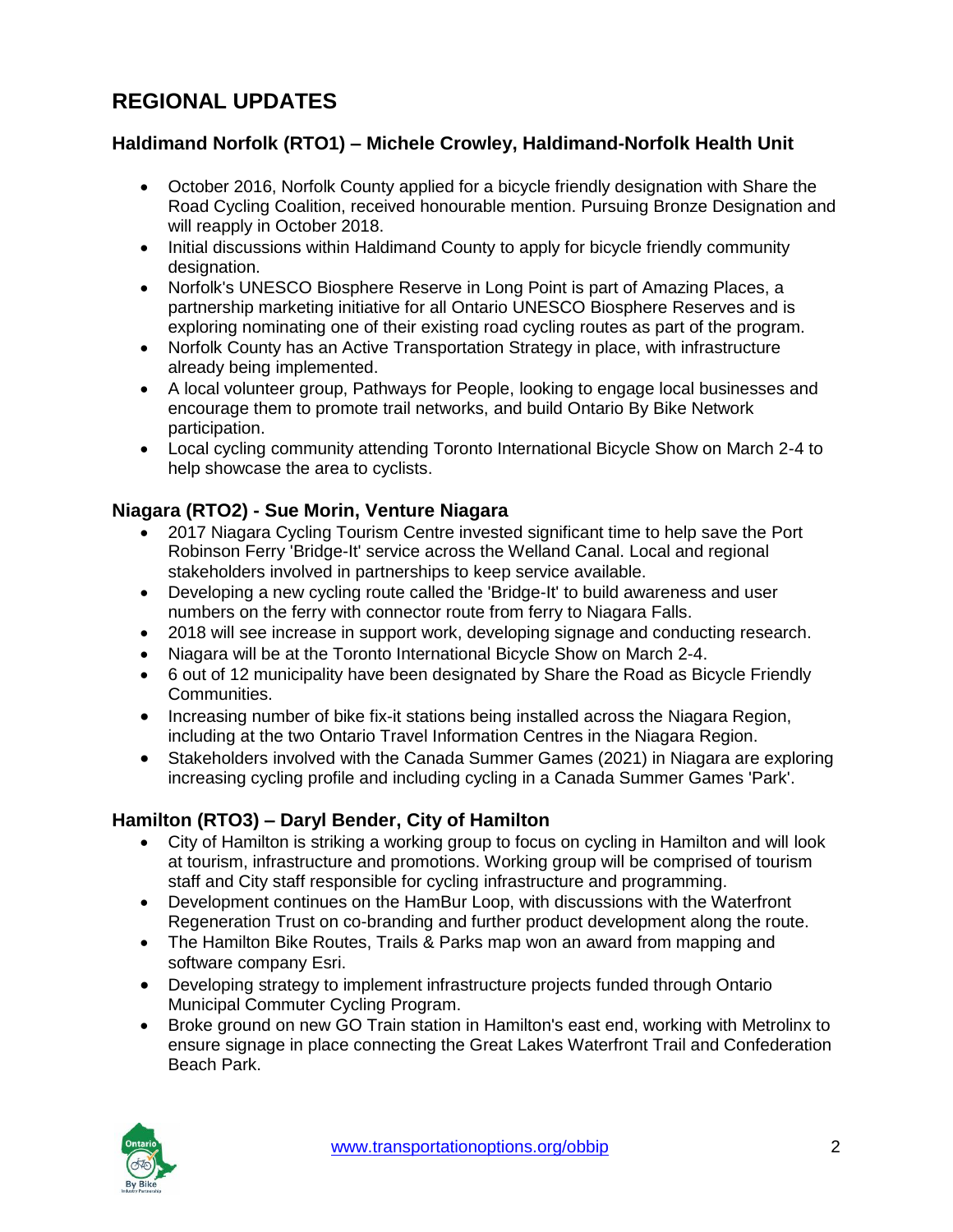## **Huron County (RTO4) – Bob Payne**

- Waterfront Regeneration Trust was in Goderich in January fine tuning routing of the Great Lakes Waterfront Trail.
- Guelph to Goderich Rail Trail is actively working to secure funding from provincial and federal governments to help build bridges to move the trail project forward.
- Goderich, recognizing they sit at the intersection of these two trails are preparing to develop a cycling strategy, which is dependent on funding from the province.

## **Waterloo Region (RTO4) – Sheila Scott, Waterloo Regional Tourism Marketing Corporation & Kevan Marshall, Region of Waterloo**

- Multiple cycling events taking place early in 2018 and are big draws for cyclists.
- Cities of Kitchener and Waterloo both designated as Silver Bicycle Friendly Communities through Share the Road, Cambridge is designated as Bronze.
- Regional LRT (Light Rail Transit) is launching 2018, with multiple improvements in active transportation connecting with this transit system.
- Region of Waterloo accessed federal government funding through the Public Transit Infrastructure Fund, linking active transportation and transit. Used to fund extension to the Iron Horse Trail and an additional branch of this trail into downtown Kitchener and eventually to a major regional transportation hub.
- Feasibility and design study underway exploring possibility of an active transportation trail along a rail corridor from existing LRT station to St. Jacob's Market. Project, if funded, will also realign Trans Canada Trail linkage into Kitchener-Waterloo.

# **City of Toronto (RTO5) – Jen Hyland, City of Toronto**

- Infrastructure work underway filling gaps in regional trail networks, including on the Lake to Lake Route (Lake Ontario to Lake Simcoe), where completion of a gap in the Duncan Creek area has completed the Toronto portion of this route.
- Work to be completed on two gaps of the Etobicoke Creek Trail, connecting the Greenbelt Route.
- Completing two segments of the Waterfront Trail in Toronto, along Lakeshore Road and Unwin Avenue, finishing connections between the eastern and western beaches.
- Parks and Recreation Department completed a pilot wayfinding project on the Don Valley Trail. Project under evaluation and potentially rolled out across entire trail network in Toronto.
- Working with Waterfront Regeneration Trust on updating mapping in Toronto, as well as Trail to GO signage from Waterfront Trail to GO Stations.

# **York Region (RTO6) – Shawn Smith, York Region**

- Work continues on sections of the region's signature project, the Lake to Lake Route, a 121km route linking Lake Ontario to Lake Simcoe. Three quarters complete, with completion expected in coming years.
- York Region Trail Guide, very popular with consumers, has been available for over a year, supported by video promotions.
- Central Counties Tourism (RTO6) has created a Trails Tourism Working Group.
- York Region Cycling Touring Route developed with each route now having a standalone itinerary, downloadable from website.
- Ontario By Bike Workshop held in Newmarket in 2017 helped develop a Cycle Tourism Action Plan for York Region.

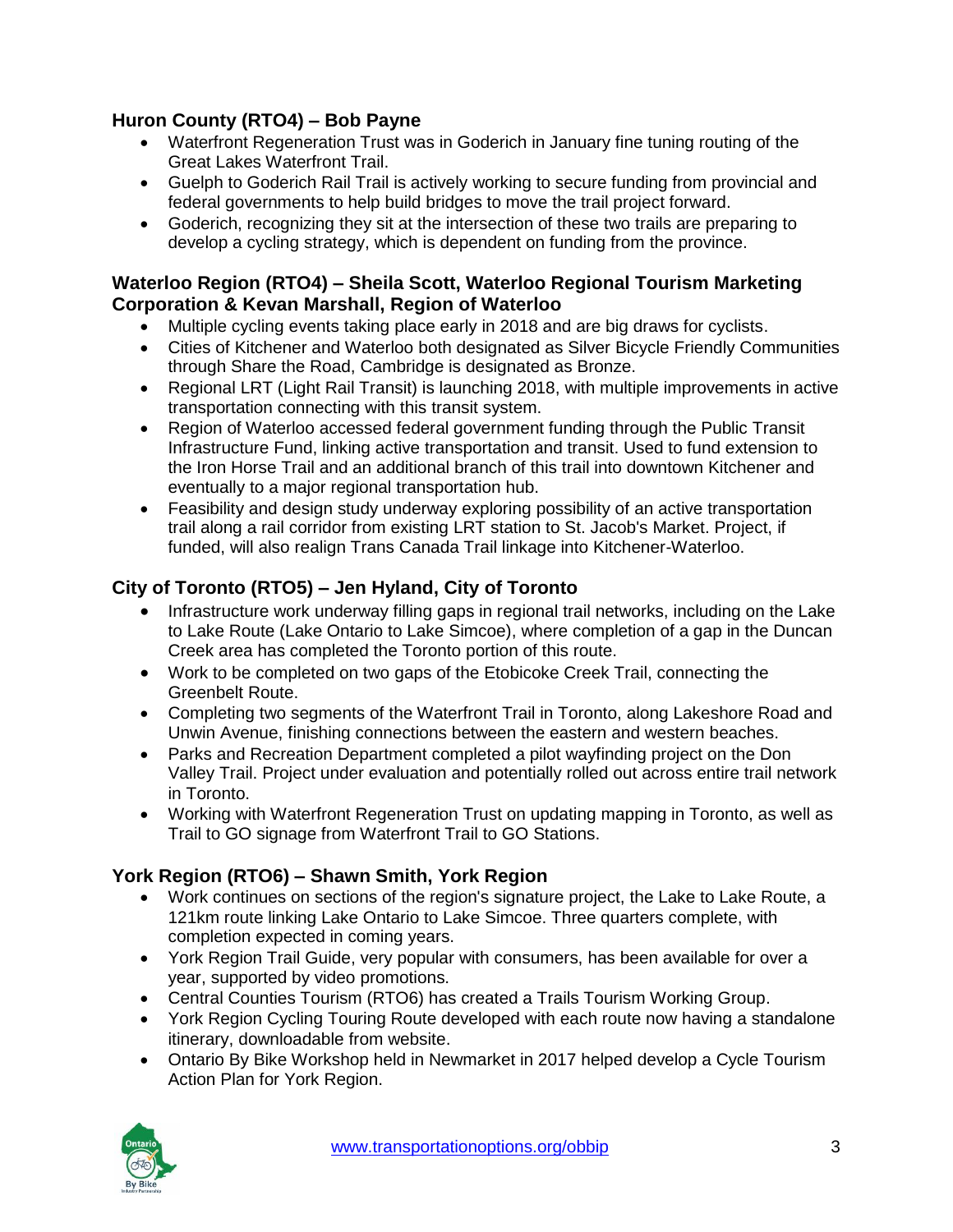- Region continues to host and promote a cycling video and photo contest, looking to continue to drive engagement.
- York Region will be attending the Toronto International Bicycle Show in March.

#### **Durham Region (RTO6) – Lori Talling, Durham Tourism**

- Durham Cycle Tours Route updated in 2017 with the addition of four new routes; a partnership between Region, municipalities and local cyclists. Now on waterproof paper and with links to downloadable GPX files.
- Working on updates to the Durham Trails Guide in 2018.
- Participated in Destination Ontario's cycling video and photo shoot with Central Counties Tourism. Provided with video footage and cycling images to be leveraged for their own marketing initiatives.
- In 2017, the Epic Lake to Lake Ride, led by the Township of Brock, included 5 of the 8 regional municipalities in Durham Region and drew 150 cyclists from Lake Simcoe to Lake Ontario. Part of Canada150 and Trans Canada Trail celebrations. Exploring opportunities to host the event again in 2018.
- Durham Region launched the first of three mountain biking promotional videos, featuring Emily Batty and Dagmar North Trails. Developing a mountain bike promotional strategy with roll out of another two mountain bike videos.
- Durham Tourism partnering with Ontario By Bike at the Montreal Bike Show, as well as attending the Toronto International Bike Show and Toronto Outdoor Adventure Show.

#### **Simcoe County (RTO7) - Brendan Matheson, Tourism Simcoe County**

- Cycle Simcoe, the county cycling tourism project, reprinted the 3 regional cycling maps.
- In 2017, created incentive for local businesses to register for the Ontario By Bike Network as a certified bicycle friendly business, including them on the printed maps. Great response. Will continue again in 2018.
- Developed Simcoe County Loop Trail, a 160km loop, primarily off-road with small onroad segments. Goes through 9 municipalities and was signed and soft launched in 2017 with an Ontario By Bike Ride and 2-day small group tour. Full launch in 2018.
- Simcoe County municipalities received \$1.2 million in funding through Ontario Municipal Commuter Cycling Program. Helpful that Share the Road workshops were hosted year previous to help prepare for funding applications.
- Working with the Barrie Cycling Club, building and installing low cost bicycle repair stations throughout the county (15-20). Ability for local municipalities to brand them.
- 2018/19 Simcoe County (Midland) with local event, Silver Goose Cycle Cross, will play host to the Pan Am Championship Cycle Cross.

## **Northumberland County (RTO8) - Cori Arthur, Northumberland Tourism**

- Northumberland County is working through their Cycling Master Plan, predominately on County Road 2 in and around Cobourg with key connections from the Waterfront Trail to retail and other services.
- Northumberland Tourism digital stats show strong interest in a Century Cycling Route pdf download. Cycling page has seen a tripling in page views.
- Cycling Adventures Map was top downloaded PDF in Q4 2017.
- Great response of aerial drone image of the Rainey Gorge Suspension bridge in a CAA guide, resulting in continued consumer inquiries for Cycling Adventure Map.

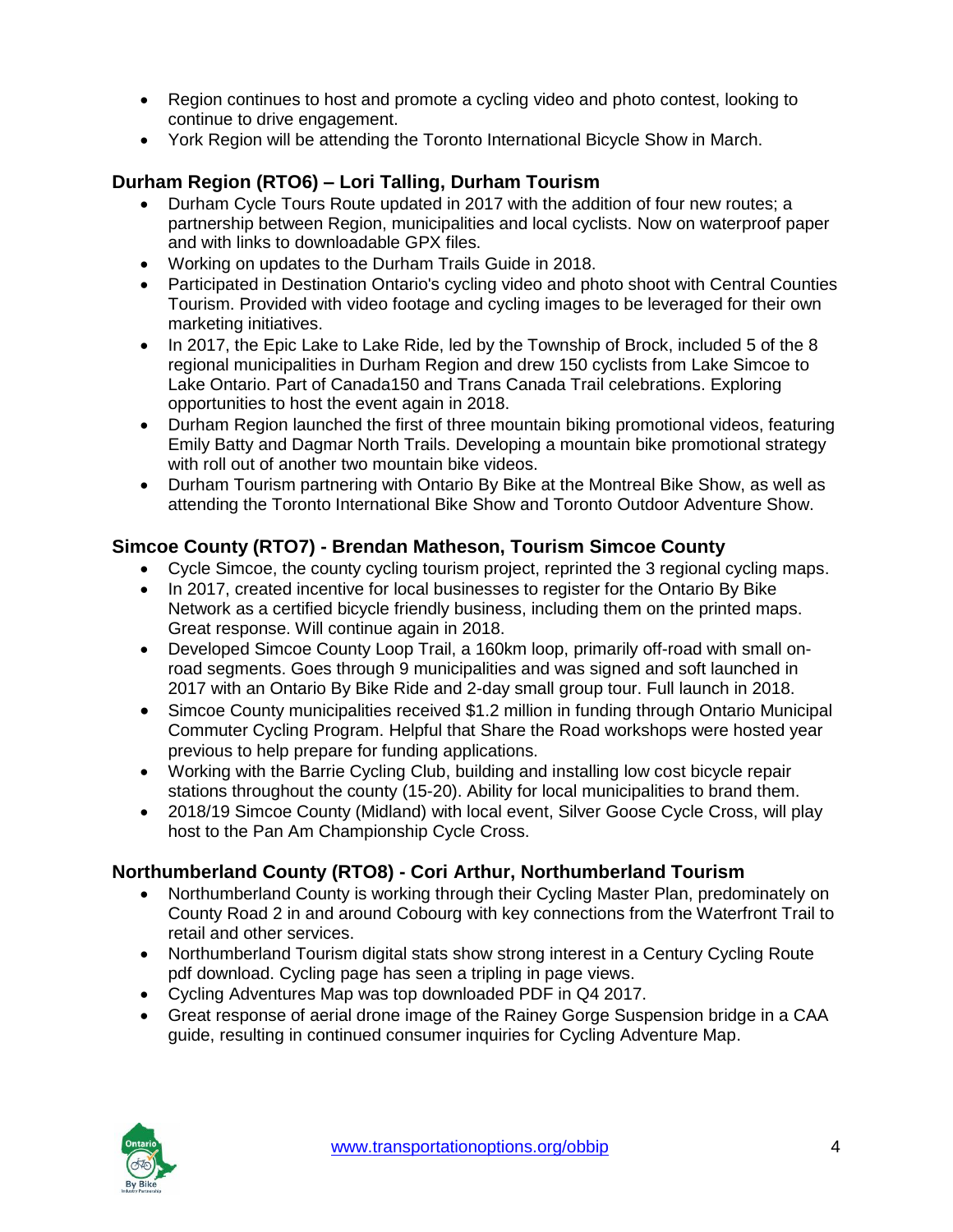## **Southeastern Ontario (RTO9) – Katherine Hobbs, Brockville Tourism**

- New business in Brockville: Thousand Island Bike Company [\(www.thousandislands.co\)](http://www.thousandislands.co/). Operating bike tours in Gananoque and Brockville, as well as a Gan-Brockville tour (51km). They partner with a local bakery to provide lunches, hire local guides and will also deliver bikes to hotel guests.
- The Library in Brockville is also looking at a bike sharing opportunity.
- Brockville is hosting an Active Transportation summit, with the theme "Planning for Action". The committee's goals are to make the city more walk and bike friendly. The Summit will take place on May 10-11th, and it will be the 5th Annual Eastern Ontario Active Transportation Summit. It will include panel discussions, a round table, and key note speakers. (Ontario by Bike will be providing a bike workshop in Brockville on the 11th).
- Brockville applied for the Ontario Municipal Commuter Cycling Program funding to fund infrastructure, projects and workshops - Brockville will be receiving \$183,000 of provincial funding.
- Estimated 2,500 to 3,000 cyclists (as a part of organized groups) visit Brockville each year, and that the same number visit independently.
- St. Lawrence Park is the only formal campground in the province that has an "Always room policy" for cyclists.
- The Great Waterfront Trail Adventure will be arriving on August 1st, with 150 riders participating.

## **Southeastern Ontario (RTO9) – Karen Palmer, Prince Edward County**

- Prince Edward County has received funding for the development of a cycling plan.
- In partnership with local stakeholders who raised \$120,000, the County dedicated \$370,000 to make surface and other improvements along the entire 46km Millennium Trail. Local stakeholders sold kilometre markers to local businesses to raise funds.
- A number of major cycling events will be taking place this summer, including the returning MS Bike and the new County Gran Fondo.

# **Ottawa (RTO10) – Catherine Callery, Ottawa Tourism**

- City of Ottawa developed 10 new self-guided rural cycling routes and 4 urban cycling routes, Ottawa Tourism now promoting these assets through their website.
- Ottawa Tourism working with VeloGO to access user cycling data for future initiatives.
- National Capital Commission's car-free Bike Sundays will continue in 2018 on Sir John A. Macdonald Parkway (9km) Colonel By Drive (8km) continue to be offered. Popular with cyclists.

#### **Almonte and Mississippi Mills (RTO11) - Jeff Mills, Riding in Mississippi Mills (RIMM)**

- $\bullet$  2018 is the 10<sup>th</sup> annual Mississippi Mills Bicycle Month, continues to be a valuable engagement tool for cycling.
- Will continue the "Silver Chain Challenge" a friendly competition between Renfrew County and Lanark County to inspire and promote more active and healthier communities. [\(www.silverchainchallenge.ca\)](http://www.silverchainchallenge.ca/). Allows for collecting data on cyclists across the region. With growing interest from other areas in Eastern Ontario, will be looking at expanding the program and website to be able to track riding in other areas.

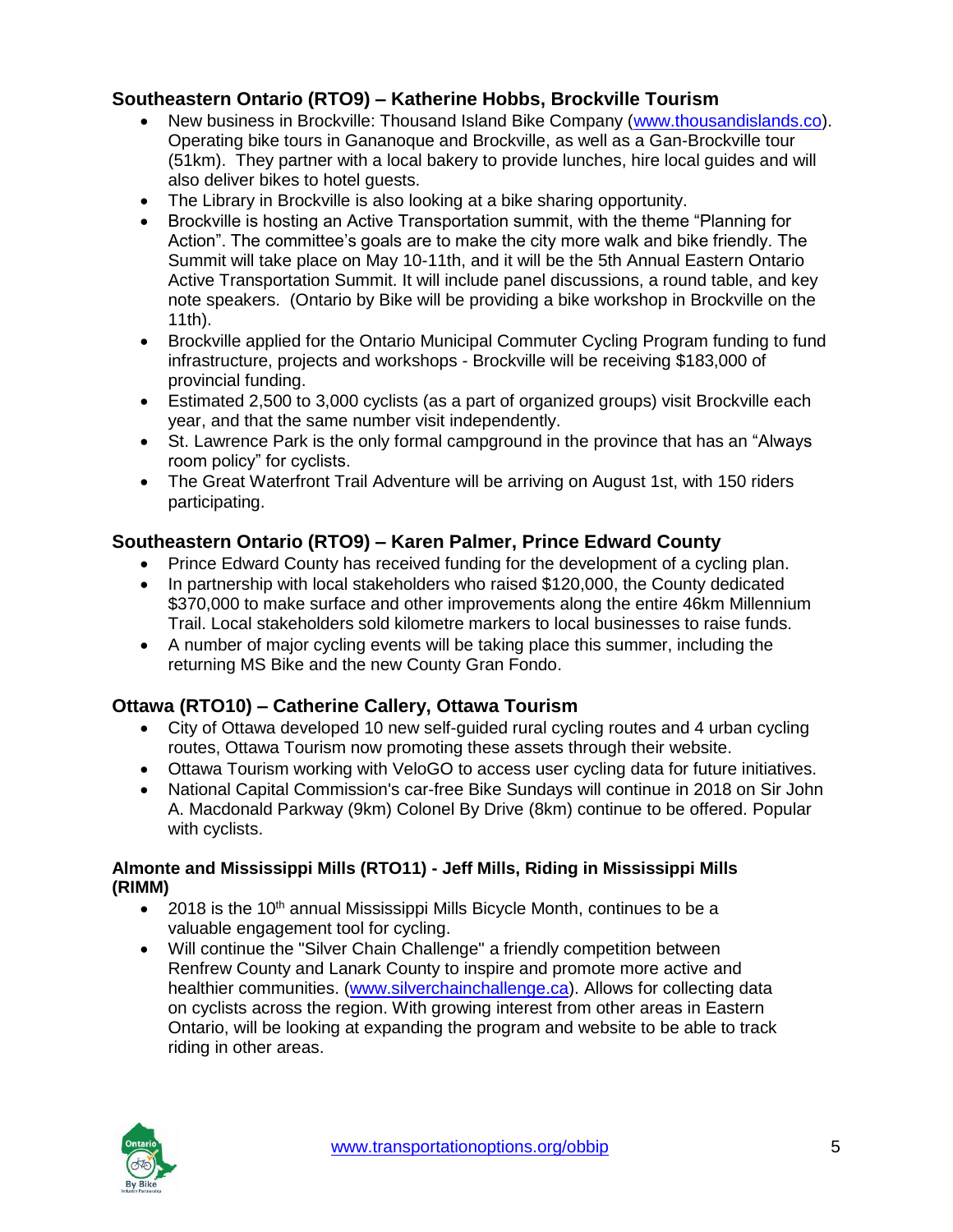- Mississippi Mills Bike Month is a founding member of the annual Eastern Ontario Active Transportation Summit, which will be held again in 2018 in Brockville in May.
- Working with Discover Routes Trails Organization to bring the cross-provincial Voyageur Cycling Route through Renfrew and Lanark Counties to Ottawa. Ideally using the newly purchase Ottawa Valley Recreational Trail (OVRT), an abandoned rail bed from Mattawa to Smith Falls.
- Local stakeholders are exploring a circle loop route, incorporating the OVRT and Trans Canada Trail, as well as quieter roads to create a weekend recreational trail.

## **North Bay and Area (RTO13a) - Jennifer McCourt, Discovery Routes Trails Organization**

- Voyageur Cycling Route, a 650km cycling route from Sudbury along French River, Lake Nippissing, the Mattawa River, and the Ottawa River following Canadian Heritage Rivers continues to be developed.
- Past few years has seen the implementation and installation of wayfinding signage along the route between Sudbury and Mattawa. About 200km of the route has been signed.
- With funding received through the Trillium Foundation, the route is looking to expand east another 230km from Mattawa through Renfrew County, Lanark County and into Ottawa.
- A large portion could be incorporated on the Ottawa Valley Recreational Trail, allowing for a nearly continuous off-road segment from Mattawa to Ottawa.
- Lower tier municipalities are still exploring trail user types (motorized vs. non-motorized options) along the OVRT, with many also exploring accessing provincial funding to resurface and making suitable for cycling.
- Looking to launch the route in 2020.

## **Manitoulin Island (RTO13a) - Maja Mielonen, Manitoulin Island Cycling Advocates (MICA)**

- MICA will be attending the Toronto International Bicycle Show in March.
- The 2017 Manitoulin Passage Ride sold out last year and hoping for same in 2018.
- 2017 Manitoulin Passage Ride generated an estimated \$100,000 local economic impact.
- Shoulder season events having strong positive economic impact on the local economy, with local stakeholders increasingly recognizing their value.
- With growing demand there will be expansion of MICA`s Alvar Bike Tours in 2018.
- Chi Cheemaun Ferry bike count up 6% compared to 2% for overall numbers using the ferry service between Tobermory and South Baymouth.
- Attended Tourism North Ontario Summit in Thunder Bay in 2017, where Destination Ontario`s Cycling Video was well received. Some of the footage shot on Manitoulin Island.
- MICA volunteers committed over 200 hours working on a trailhead wayfinding strategy, in partnership with Tourism Northern Ontario and FedNor. Trailheads will incorporate Great Lakes Waterfront Trail branding.
- Website being redone to place cycling routes online, with Strava data and other features.
- $\bullet$  New,  $4<sup>th</sup>$  Edition of the Manitoulin Island Cycling Map, to coincide with new website.
- Working with Tourism North Eastern Ontario to explore cycling promotion and advertising opportunities.
- New infrastructure and resurfacing along 7km of Hwy 540 expected this summer with paved shoulders and '1 metre' signage.

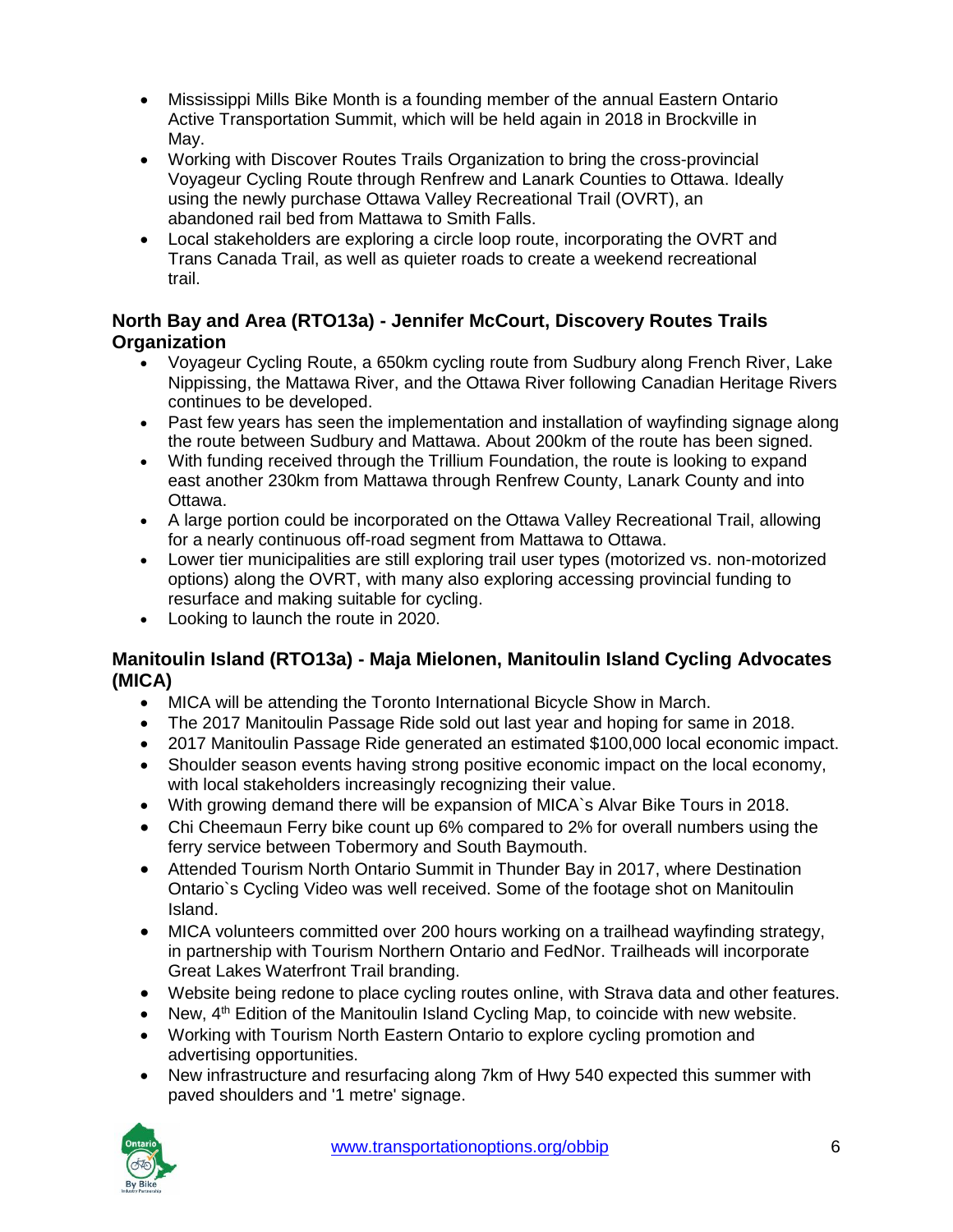- 16km of Hwy 6 will see resurfacing and paved shoulders completed in 2018 from 10 Mile Point to Little Current.
- Seeing interest from the US market already for the route through Sault Ste. Marie to Manitoulin Island.

#### **Lake Huron North Channel Cycling Route (RTO13b) - Michael Wozny, Tourism Northern Ontario**

- Continuing the implementation of the 370km Lake Huron North Channel Cycling Route, part of the Great Lakes Waterfront Trail from Gros Cap to Sudbury. Some sections still require signage.
- Discussion with Nordic Institute, part of the Algoma University. An online animation project will look to include the Sault Ste. Marie portion of the route, the 22km Hub Trail.
- Initial mapping available from the Waterfront Regeneration Trust for the Lake Huron North Channel Cycling Route, as well as on Manitouilin Island.
- Tourism Northern Ontario has worked with Sault Ste. Marie Cycling Club, Superfly Racing and Chico Racing to bring a multi-day, backcountry mountain bike event to area. Riders will place bike on the Agawa Train, riding north and cycling back over three days.
- Continues work on developing routes on St. Joseph Island and the Mississauga First Nation, to bring the Lake Huron North Channel Cycling Route off Hwy 17 for over 4km and through the community.
- Tourism Northern Ontario is continuing to implement their Cycle Tourism Strategy across the region.

# **Thunder Bay (RTO13c) – Kathy Ball, City of Thunder Bay**

- City of Thunder Bay has identified cycling development as a priority for product development within city council.
- Continue developing bike infrastructure across the city, as well as recently receiving funding to build a bridge connecting existing trail network to future trail network.
- In 2017, completed Trowbridge Forest Recreational Trail Master Plan focusing on an area with 30km existing multi-use trails. Priorities include new signage and improved trails, as well as developing events for tourism.
- In early stages of working with region on the improvement of a 100km rail trail.
- Work closely with the Thunder Bay Cycling Club to map and define routes in and around the city.
- City of Thunder Bay continues to install bike repair stations throughout the city.

# **CROSS PROVINCIAL UPDATES**

# **Share the Road, Erica Townson**

- $\bullet$  10<sup>th</sup> Ontario Bike Summit being held in Toronto on April 17-18 at the Intercontinental Hotel. Program to be released shortly.
- In conjunction with Share the Road's 10<sup>th</sup> anniversary, they've launched a new blog that can be found on their website. Aim to capture how the cycling conversation has evolved and highlight cycling change makers and new trends.
- Coordinating Greg's Ride: Ontario's Ride for Safer Cycling on September 23 in Dundas.
- Share the Road will be participating at many cycling events and shows throughout the year.

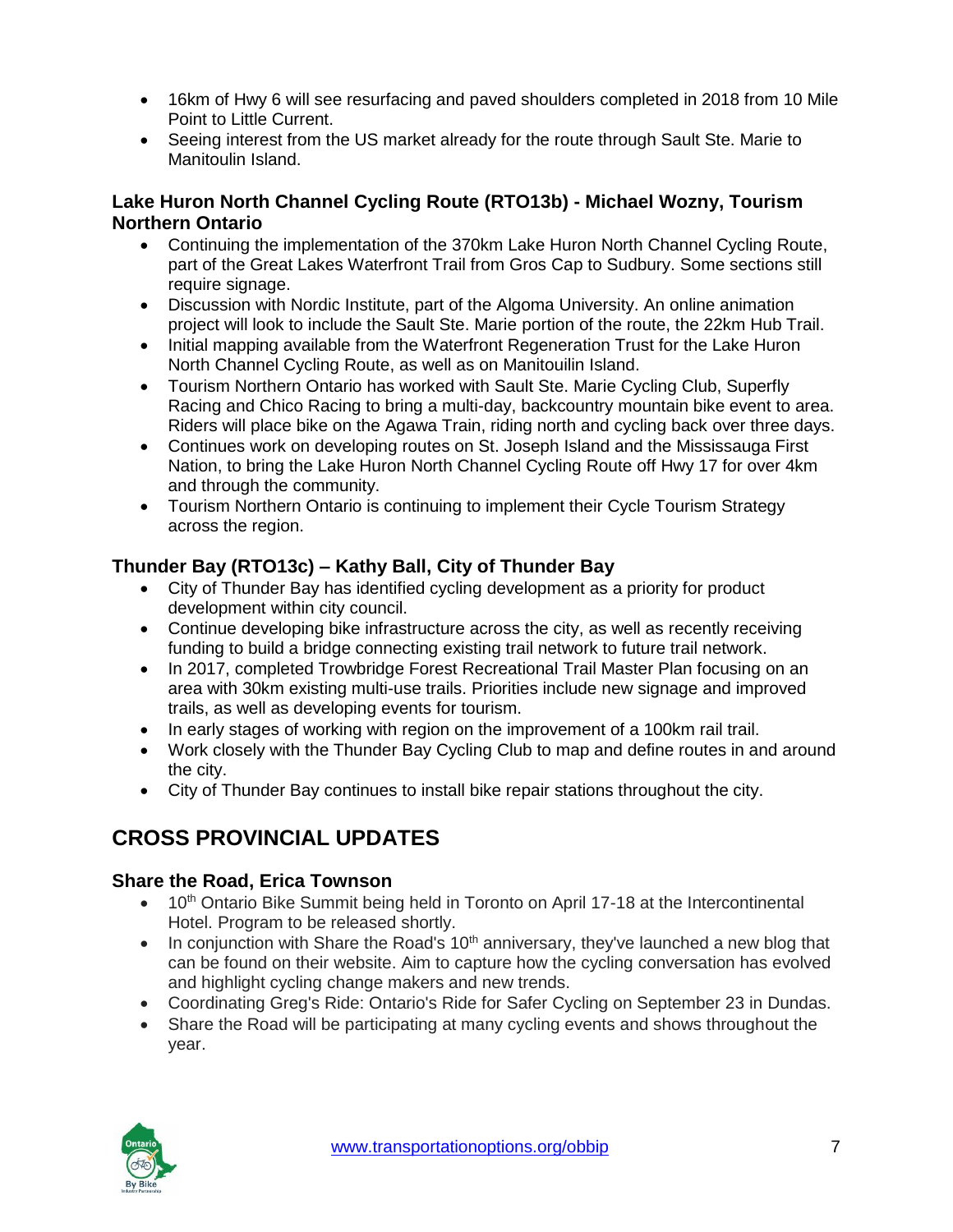## **Waterfront Regeneration Trust – Marlaine Koehler**

- Waterfront Regeneration Trust is working with many partners across the province to continue expansion of the trail, including from Grand Bend through Huron, Bruce and Grey Counties, as well as on Manitoulin Island to connect the Lake Huron North Channel Cycling Route to southern Ontario.
- Monitoring Ontario's Ministry of Transportation (MTO) completion of the paved shoulders on Hwy 6 on Manitoulin Island as well as on the 1000 Island Parkway Recreational Bike Path western terminus with the addition of safer infrastructure into the town of Ganonoque. Eastern terminus of this bike path is being improved as well.
- MTO is likely to complete the paved shoulders and signage along Hwy 17 (Lake Huron North Channel Cycling Route) in summer 2018.
- Remaining expansion required is from Collingwood up to Sudbury, completing the Georgian Bay Cycling Route. Proposal has been sent to Ontario government.
- Added 2 new GO Train Stations to the Train to GO program, working with Metrolinx to establish and sign active transportation links between GO Train Stations and the Waterfront Trail.
- Working with stakeholders to explore the expansion of the Great Lakes Waterfront Trail to Wolfe Island in southeastern Ontario. Aim to be finished in 2018.
- 2018 Great Waterfront Trail Adventure will feature a multi-day tour from Ajax to the Quebec Border.
- Working with Swim Fish Drink Canada, who've received 3 year funding to develop a Great Lakes Guide, where the Great Lakes Waterfront Trail is be a core component.
- Working with the Greenbelt Foundation to develop a 1000km, figure-8 itinerary along the Great Lakes Waterfront Trail and Greenbelt Route that centres in Hamilton. Because of design, will allow for shorter loops and day trips.

# **Ontario Trails Council (OTC) - Patrick Connor**

- Ontario Trails Council hosts a number of public education symposiums each year, including Trailhead North (Sault Ste Marie) in April.
- Facilitated the first national conference, Trailhead Canada, discussing trail issues around not only cycling and hiking, but also all other user types.
- Seeing a growth in winter fat biking on trails.
- Working as an organization to develop trail master maps for communities, municipalities and regions, including writing the Ottawa Valley Recreational Trail plan.
- Aim of OTC continues to be the interplay of all user groups on trails in Ontario.
- Exploring a concept of trial use plans at a larger jurisdictional level. Attending US national conference in April.
- OTC worked with Central Counties Tourism (RTO6) to develop Trails Tourism Action Plan.
- OTC will look to implement trail designations, incorporating the Trillium Trails Network **Initiative.**

# **Ministry of Transportation (MTO) – Julia Barnes**

- A proposal is available on the Environmental Registry for the next CycleON Action Plan 2.0. The proposal outlines actions over the next 5 years that would assist in implementing the Ontario's Cycling Strategy, including a component on cycle tourism.
- $\bullet$  Ministry is encouraging feedback and comments, which is open until March  $7<sup>th</sup>$ .
- Link [HERE.](https://www.ebr.gov.on.ca/ERS-WEB-External/displaynoticecontent.do?noticeId=MTMzOTQ4&statusId=MjAzNzQ5&language=en)

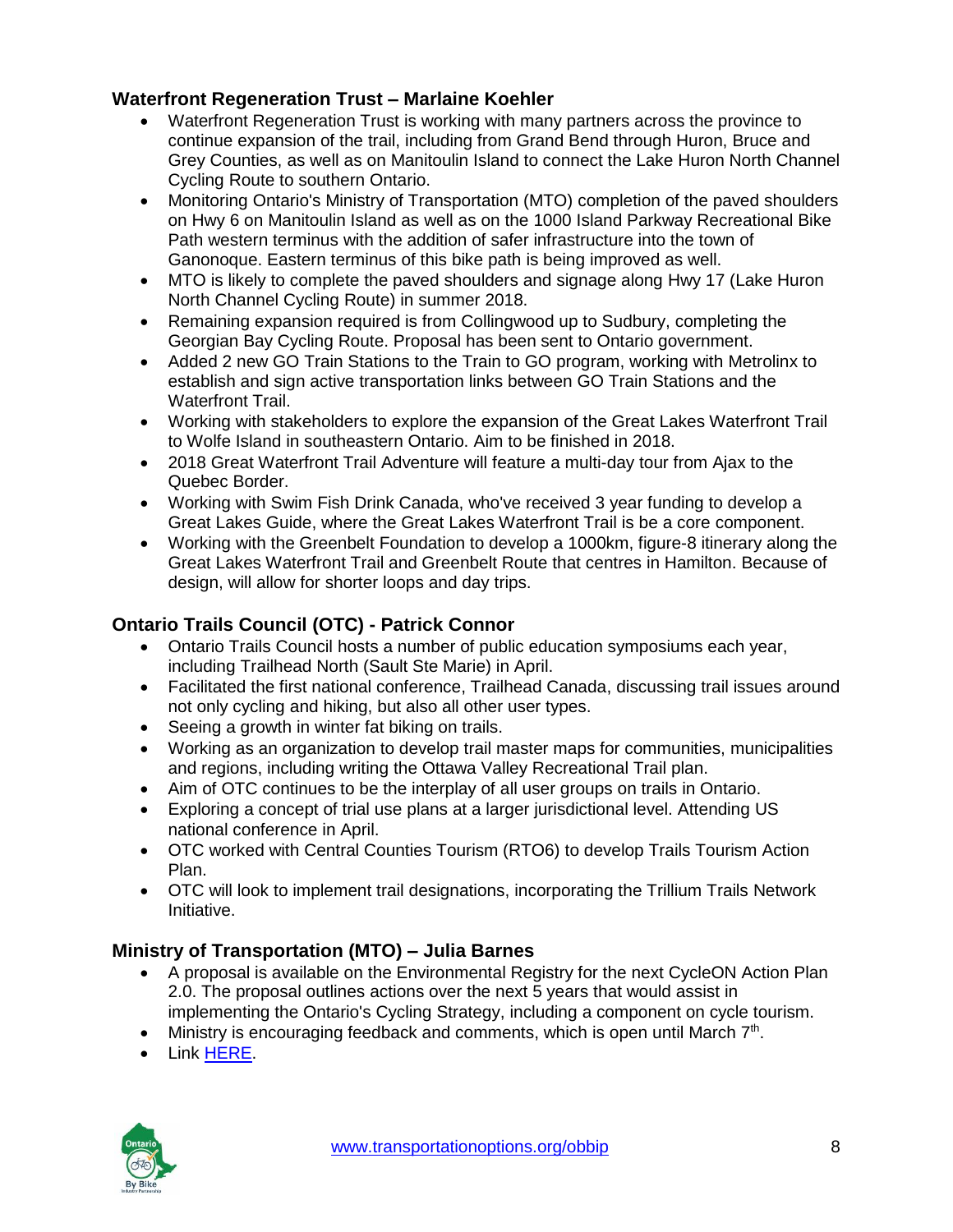#### **Destination Ontario – Steve Bruno**

- Destination Ontario has put together a working group that incorporates a number of cycling and tourism stakeholders to help established a strategic marketing direction for the province.
- Working group established "Great Lakes to Greenbelt to Great North" as a tag line for Destination Ontario to promote the province`s cycling products.
- Destination Ontario opened access through owned (OTICs, website, social, enewsletter) and earned media channels to integrate the cycling messages through Destination Ontario. Also exploring paid content / acquisition such as blog content, itineraries, visual assets.
- Destination Ontario commitment with cycling partners with around \$100,000 in cash and in-kind contribution to support presence at Outdoor Adventure and Montreal Bike Shows in 2018 and contribute to marketing cycle tourism in Ontario.
- Destination Ontario worked with many partners involved in the Destination Ontario Cycling Video, which has been effective in raising awareness and generating interest and support for cycling.

#### **Ontario By Bike Network / Transportation Options, Louisa Mursell & Michael McCreesh**

Also see slide deck at [www.transportationoptions.org/OBBIP-AC-Feb-12-2018.html](http://www.transportationoptions.org/OBBIP-AC-Feb-12-2018.html)

## **2018 Ontario By Bike Network Updates**

- **Most regions now participating 39 in total**
- 1,380 + business and locations certified as bicycle-friendly
- 75 workshops and 2,180 attendees (2018 Bancroft & Brockville workshops)
- **Completed campground research, evaluating criteria updates**
- Renewal regions spring webinars, business verifications & other updates

#### **2018 Marketing and Promotions**

- *Digital Marketing Campaign:* Major digital advertising campaign, led by RTO group, launched Fall 2017 resulting in over 9 million impressions and over 140,000 clicks. 2018 campaign started, promoting MTL Bike Show, cycling in Ontario Spring & Summer 2018. driving significant traffic to Ontario By Bike website through Google & Facebook ads.
- *E-newsletter:* Database 8,500+ with averages of 45% open-rates / 25%+ CTR.
- *Consumer Events 2018:* Montreal/Toronto Bicycle Shows. Expanded cycling display at Toronto Outdoor Adventure Show. Other shows and events planned.
- *Digital Advertising Offering:* Cycling season spots almost full, in banner, skyscraper, e-news ads.
- *Content Development and Partnerships:* Engaging with destination partners developing and showcasing content. Distributing through various digital channels.

## **2018 Ontario By Bike Rides / Small Group Tours**

- Hosting x4 weekend cycling tours with 140 recreational cyclists creating legacy cycling itineraries in Ontario.
	- **June 2-3: Toronto Trails & Ravines**
	- **July 28-29: Uxbridge Kawarthas Rail Trail**
	- **September 1-3: Essex Windsor Loop**
	- **September 22-23: Niagara Circle Route South**